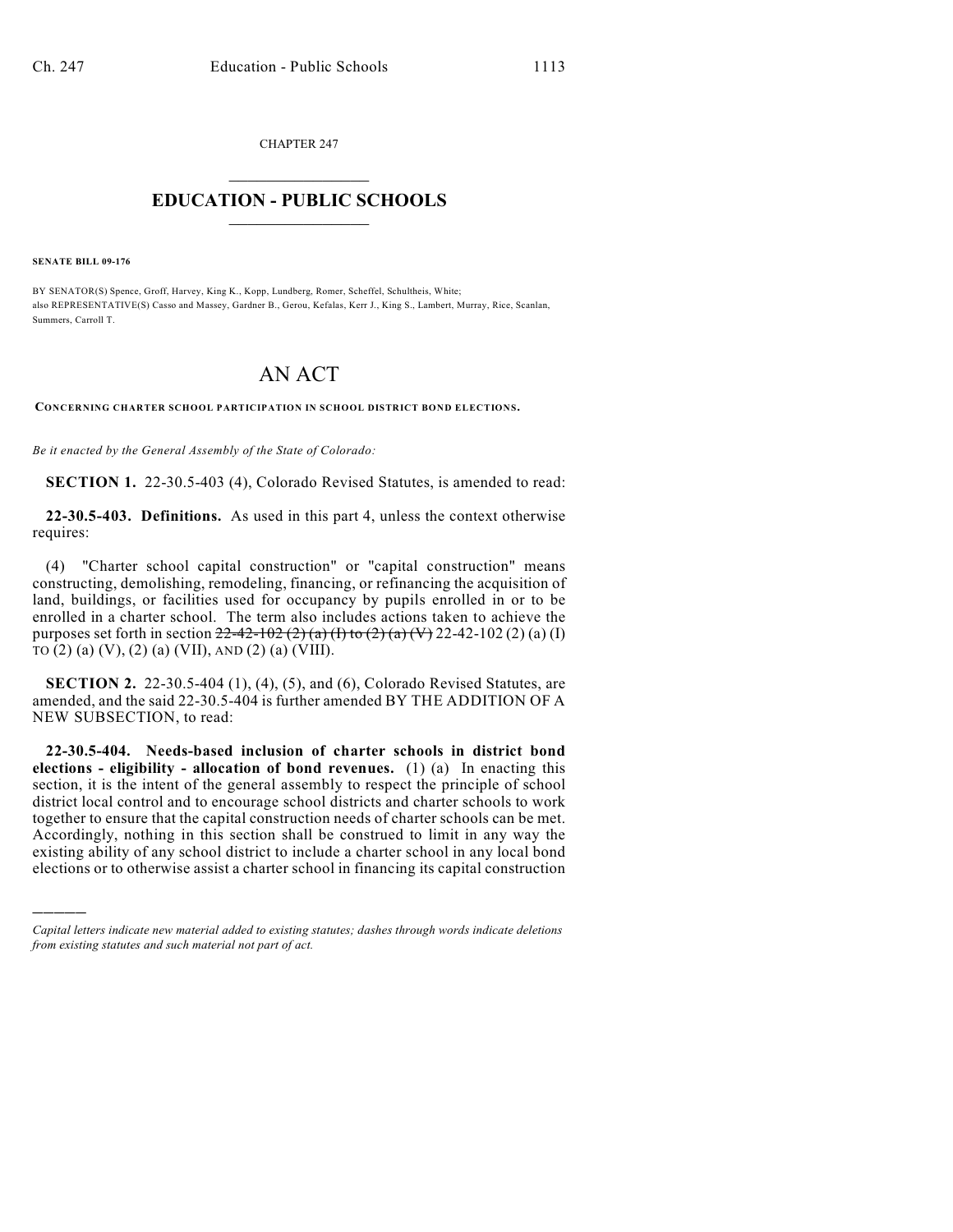needs in any legal manner mutually agreed upon by the school district and the charter school.

(b) A SCHOOL DISTRICT SHALL ALLOW FOR REPRESENTATION BY CHARTER SCHOOLS ON THE SCHOOL DISTRICT'S LONG-RANGE PLANNING COMMITTEE AND ANY COMMITTEE ESTABLISHED BY THE SCHOOL DISTRICT TO ASSESS AND PRIORITIZE THE DISTRICT'S CAPITAL CONSTRUCTION NEEDS AND SHALL NOTIFY CHARTER SCHOOLS OF THE COMMITTEE'S MEETING SCHEDULE. CHARTER SCHOOLS SHALL COOPERATE IN DETERMINING THE PERSON OR PERSONS WHO WILL REPRESENT THE INTERESTS OF CHARTER SCHOOLS ON THE COMMITTEE.

(c) Each school district that is considering submitting any question of contracting bonded indebtedness to the eligible electors of the district at an upcoming election shall invite each charter school chartered by the district to participate in discussions regarding the possible submission of such a question at the earliest possible time BUT NO LATER THAN JUNE 1 OF THE APPLICABLE ELECTION YEAR, and each school district is encouraged to voluntarily include funding for the capital construction needs of charter schools in the district's questions of contracting bonded indebtedness without requiring a charter school to comply with the capital construction plan submission process set forth in subsection (3) of this section.

(4) (a) (I) The board of education of a school district shall review a capital construction plan submitted by a charter school pursuant to subsection (3) of this section and determine whether the charter school has established a need for the capital construction, a need to incur bonded indebtedness or obtain revenues from a special mill levy to finance the capital construction, and a viable plan for the capital construction. The board shall also determine the priority of the charter school capital construction need in relation to the capital construction needs of OTHER SCHOOLS IN the entire district. If the board determines that IF THE CHARTER SCHOOL'S CAPITAL CONSTRUCTION PLAN REMEDIES SHORTCOMINGS IN THE CHARTER SCHOOL'S FACILITIES IDENTIFIED IN THE FINANCIAL ASSISTANCE PRIORITY ASSESSMENT OF PUBLIC SCHOOL FACILITIES CREATED PURSUANT TO SECTION 22-43.7-108, OR, WHEN THE ASSESSMENT CREATED PURSUANT TO SECTION 22-43.7-108 IS NO LONGER VALID, IN ANOTHER ASSESSMENT USING SIMILAR CRITERIA FOR ALL SCHOOLS IN THE DISTRICT, THE BOARD OF EDUCATION SHALL PRIORITIZE A CHARTER SCHOOL'S CAPITAL CONSTRUCTION NEEDS IN THE SCHOOL DISTRICT'S LONG-RANGE PLAN AND INCLUDE THOSE NEEDS IN THE CURRENT BALLOT QUESTION IN THE UPCOMING ELECTION IF THE CHARTER SCHOOL'S FACILITY NEEDS RECEIVE A HIGHER PRIORITY ASSESSMENT THAN THE OTHER SCHOOLS IN THE DISTRICT.

(II) NOTWITHSTANDING THE PROVISIONS OF THIS SUBSECTION (4) CONCERNING THE PRIORITIZATION OF A CHARTER SCHOOL'S CAPITAL CONSTRUCTION PLAN AND INCLUSION IN A DISTRICT BALLOT QUESTION FOR APPROVAL OF BONDED INDEBTEDNESS, THE BOARD OF EDUCATION OF A SCHOOL DISTRICT AND A CHARTER SCHOOL MAY AGREE TO AN ALTERNATIVE FINANCIAL PLAN THAT ADDRESSES A CHARTER SCHOOL'S FACILITIES NEEDS, INCLUDING RETIRING FINANCIAL OBLIGATIONS OR BONDS PREVIOUSLY ISSUED FOR THE BENEFIT OF THE CHARTER SCHOOL.

(III) (A) NOTHING IN THIS SUBSECTION (4) SHALL REQUIRE A SCHOOL DISTRICT TO PRIORITIZE THE CAPITAL CONSTRUCTION PLAN OF A CHARTER SCHOOL THAT IS ON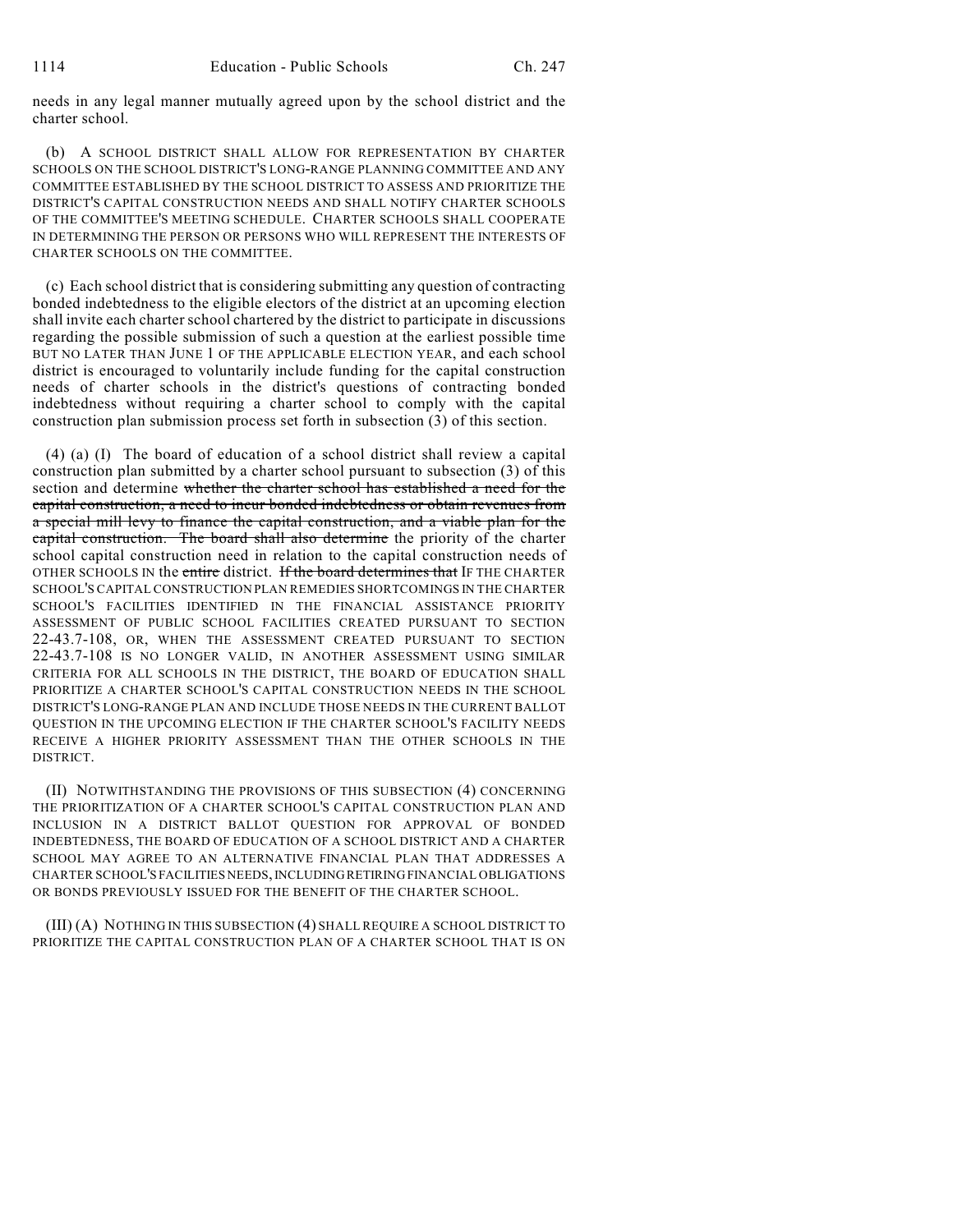PROBATION WITH THE DISTRICT OR THAT HAS BEEN AUTHORIZED WITHIN THE PREVIOUS FIVE YEARS.

(B) THE BOARD OF EDUCATION OF A SCHOOL DISTRICT MAY REQUIRE A CHARTER SCHOOL TO CERTIFY THAT SCHOOL CONSTRUCTION TO BE FINANCED WITH BOND PROCEEDS IN ACCORDANCE WITH THIS SECTION WILL REMEDIATE A SHORTCOMING IN THE CHARTER SCHOOL'S FACILITIES IDENTIFIED PURSUANT TO SECTION 22-43.7-108, AND THAT ANY CONSTRUCTION WILL CONFORM TO ANY CONSTRUCTION GUIDELINES ESTABLISHED PURSUANT TO 22-43.7-107.

(C) NOTWITHSTANDING THE PROVISIONS OF SUB-SUBPARAGRAPH (A) OF THIS SUBPARAGRAPH (III), THE BOARD OF EDUCATION OF A SCHOOL DISTRICT AND A CHARTER SCHOOL MAY AGREE TO RESERVE OR ESCROW FUNDS FOR THE BENEFIT OF THE CHARTER SCHOOL.

(IV) THE BOARD OF EDUCATION SHALL NOTIFY THE CHARTER SCHOOL IN WRITING WHETHER THE SCHOOL DISTRICT HAS PRIORITIZED THE CHARTER SCHOOL'S CAPITAL CONSTRUCTION NEEDS FOR INCLUSION IN THE BALLOT QUESTION AT THE UPCOMING ELECTION NO LATER THAN SIXTY DAYS PRIOR TO THE DATE BY WHICH THE SCHOOL DISTRICT IS REQUIRED TO CERTIFY THE BALLOT QUESTION TO THE COUNTY CLERK AND RECORDER.

(a) (b) The charter school has established capital construction needs, a need to incur bonded indebtedness or obtain revenues from a special mill levy to finance the capital construction, and a viable plan, and IF the board has prioritized the charter school capital construction needs in relation to the capital construction needs of the entire district PURSUANT TO PARAGRAPH (a) OF THIS SUBSECTION (4) FOR INCLUSION IN THE BALLOT QUESTION AT THE UPCOMING ELECTION, the board shall either include the charter school's capital construction in  $a$  THE SAME ballot question BEING SUBMITTED BY THE DISTRICT for approval of bonded indebtedness in accordance with subsection  $(5)$  of this section. or submit a separate special mill levy question to the voters of the district pursuant to section 22-30.5-405. The board shall have the discretion to choose between the bond or special mill levy options and to determine the amount of bonds that will be needed to be sold or the amount of moneys that will be needed to be raised by a special mill levy, but the board shall first consider any information provided or preferences expressed by the charter school.

(b) The charter school has not established capital construction needs, a need to incur bonded indebtedness or obtain revenues from a special mill levy to finance the capital construction, or a viable plan:

(I) The board shall provide the charter school with a written statement specifying its reasons for concluding that the charter school has not established capital construction needs, a need to incur bonded indebtedness or obtain revenues from a special mill levy to finance the capital construction, or a viable plan; and

(H) (c) IF the board need not include the charter school's capital construction in the district's ballot question for approval of bonded indebtedness but shall submit a special mill levy ballot question to the voters of the district pursuant to section 22-30.5-405 if the charter school requests that a special mill levy be submitted and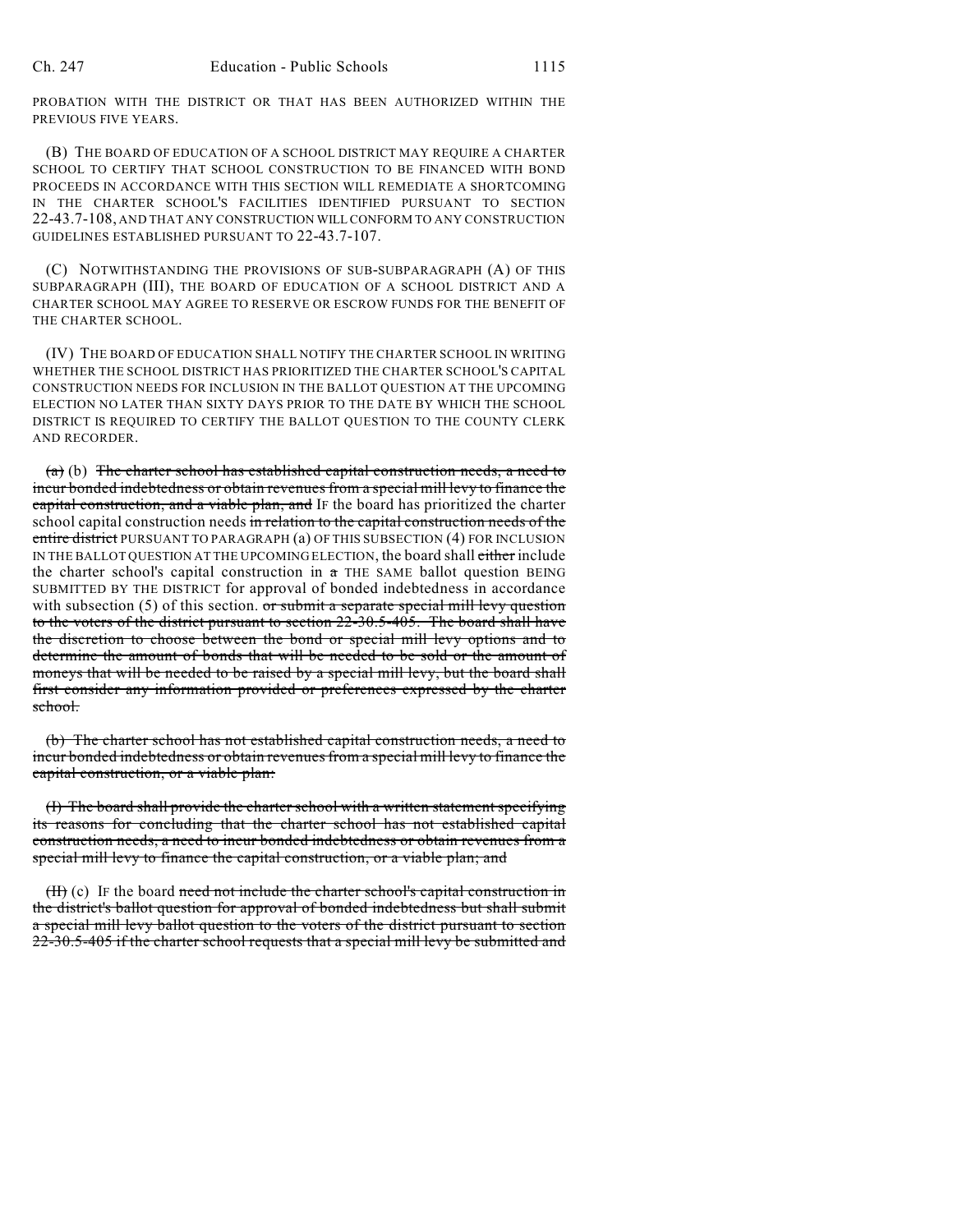the charter school agrees to pay all of the costs of submitting the special mill levy ballot question HAS NOT PRIORITIZED THE CHARTER SCHOOL'S CAPITAL CONSTRUCTION NEEDS FOR INCLUSION IN THE BALLOT QUESTION AT THE UPCOMING ELECTION, THE BOARD SHALL PROVIDE THE CHARTER SCHOOL WITH A WRITTEN STATEMENT SPECIFYING THE REASONS FOR EXCLUDING THE NEEDS AND THE CHARTER SCHOOL SHALL HAVE AN OPPORTUNITY TO ADDRESS ANY ISSUES RAISED BY THE BOARD.

(5) If the board of a school WHEN A district chooses to include INCLUDES a charter school's capital construction in a district ballot question seeking approval of bonded indebtedness:

(a) The board shall consult with the charter school in determining the amount of, and repayment schedule for, the bonds proposed to be sold to finance the charter school's capital construction;

(b) The board and the charter school shall agree to the prioritization of the distribution of bond proceeds between the charter school and any other public school that will receive bond proceeds before PROCESS BY WHICH THE BOND PROCEEDS AND INVESTMENT AND INTEREST EARNINGS ON SUCH PROCEEDS SHALL BE DISTRIBUTED TO THE CHARTER SCHOOL PRIOR TO submitting the ballot question to the voters of the school district;

(c) The investment and interest earnings on bond proceeds shall be distributed on a pro rata basis to the participating charter school after management fees have been collected; and

(d) The costs of submitting the ballot question shall be borne by both the district and the charter school in proportion to their respective portions of the total bond proceeds to be received unless the board and the charter school agree to a different cost-sharing arrangement. Except as otherwise provided in paragraph (b) of subsection  $(4)$  of this section, if the board of the district submits a separate special mill levy ballot question on the same ballot as a ballot question for approval of bonded indebtedness, the costs of submitting the special mill levy ballot question shall be borne as agreed upon by the school district and the charter school.

(5.5) IF A CHARTER SCHOOL REQUESTS THAT A SCHOOL DISTRICT SUBMIT A BALLOT QUESTION FOR APPROVAL OF A SPECIAL MILL LEVY TO THE VOTERS OF THE DISTRICT PURSUANT TO SECTION 22-30.5-405, THE CHARTER SCHOOL SHALL AGREE TO PAY ALL COSTS OF SUBMITTING THE BALLOT QUESTION. NOTWITHSTANDING THIS REQUIREMENT, IF THE BOARD OF THE DISTRICT SUBMITS A SEPARATE SPECIAL MILL LEVY BALLOT QUESTION ON THE SAME BALLOT AS A BALLOT QUESTION FOR APPROVAL OF BONDED INDEBTEDNESS, THE COSTS OF SUBMITTING THE SPECIAL MILL LEVY BALLOT QUESTION SHALL BE BORNE AS AGREED UPON BY THE SCHOOL DISTRICT AND THE CHARTER SCHOOL.

(6) (a) Notwithstanding any other provision of this section, no bonds shall be issued for the purpose of financing charter school capital construction unless the charter school that is to receive bond proceeds and the district have entered into a contract specifying that: THAT, IF THE CHARTER SCHOOL'S CHARTER IS REVOKED OR NOT RENEWED, THE CHARTER SCHOOL BECOMES INSOLVENT AND CAN NO LONGER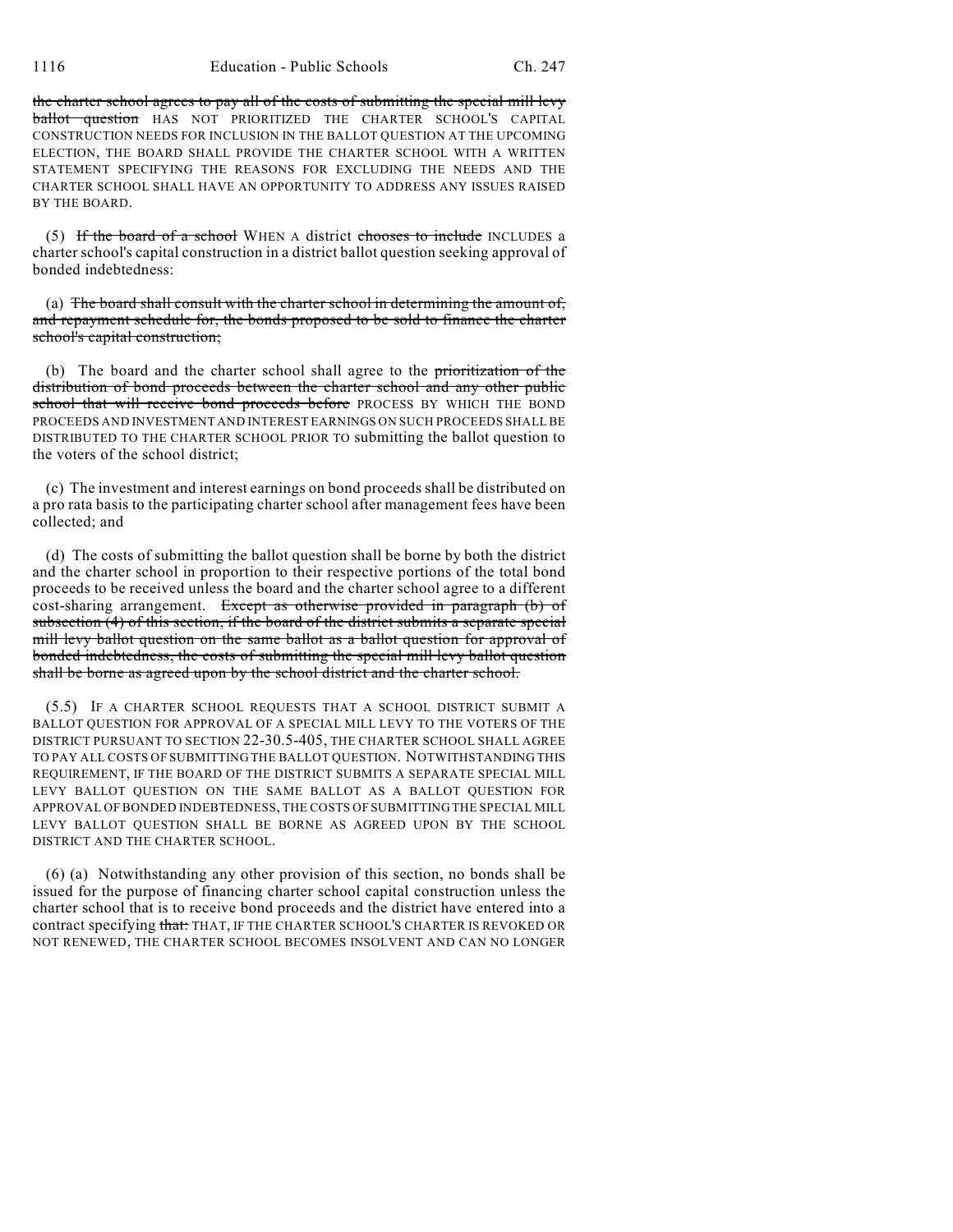OPERATE AS A CHARTER SCHOOL, OR THE CHARTER SCHOOL OTHERWISE CEASES TO OPERATE, FOLLOWING PAYMENT OF ALL OTHER DEBTS SECURED BY THE CAPITAL CONSTRUCTION, THE OWNERSHIP OF ANY CAPITAL CONSTRUCTION FINANCED BY THE BOND PROCEEDS SHALL AUTOMATICALLY REVERT TO THE SCHOOL DISTRICT.

(a) The ownership of any capital construction financed by bond revenues shall automatically revert to the district if the charter school loses its charter, fails to pay for the capital construction to be financed by bond revenues, or becomes insolvent and can no longer operate as a charter school; and

(b) The charter school shall not encumber any capital construction financed by bond revenues with any additional debt WITHOUT THE EXPRESS APPROVAL OF THE SCHOOL DISTRICT. IF THE SCHOOL DISTRICT DENIES APPROVAL, THE SCHOOL DISTRICT SHALL PROVIDE WRITTEN REASONS FOR SUCH DENIAL.

**SECTION 3.** 22-30.5-405 (1) and (5), Colorado Revised Statutes, are amended to read:

**22-30.5-405. Mill levy for charter school capital construction.** (1) With the agreement of all charter schools that will receive the revenues generated by a special mill levy, the board of education of any school district shall, at any time at which a ballot issue arising under section 20 of article X of the state constitution may be decided, submit to the eligible electors of the district the question of whether to impose a mill levy of a stated amount AND FOR A STATED DURATION for the purpose of financing capital construction for one or more charter schools chartered by the district. which mill levy shall not exceed one mill in any year or exceed ten years in duration. When a mill levy for more than one year has been approved, the board shall, without calling an election, decrease the amount or duration of the mill levy as necessary to avoid excessive collections as each capital construction project financed by the mill levy is completed OR THE FINANCING FOR SUCH CAPITAL CONSTRUCTION HAS BEEN PAID BY THE TAXPAYERS OF SUCH SCHOOL DISTRICT. If the board is required to submit the ballot question for a mill levy pursuant to section 22-30.5-404 (4), the board shall consult with all affected charter schools that will receive the revenues generated by the special mill levy before determining the amount and duration of the special mill levy. THE BOARD OF EDUCATION OF ANY SCHOOL DISTRICT HAS THE DISCRETION TO COMBINE THE BALLOT QUESTION FOR A MILL LEVY WITH ANY OTHER TAX QUESTION THAT THE SCHOOL DISTRICT IS SUBMITTING TO THE ELIGIBLE ELECTORS OF THE DISTRICT OR TO SUBMIT THE BALLOT QUESTION AS A SEPARATE QUESTION.

(5) A school district may impose a total mill levy pursuant to this section in excess of one mill in any year if the voters of the district approve multiple ballot questions, but the mill levy imposed pursuant to any single ballot question submitted pursuant to this section shall not exceed one mill in any year as specified in subsection (1) of this section. The imposition of a second or subsequent mill levy pursuant to this section shall not affect the rights of any charter school to the revenues generated by any preexisting special mill levy.

**SECTION 4.** 22-42-102 (2) (a) (VI) and (2) (a) (VII), Colorado Revised Statutes, are amended, and the said 22-42-102 (2) (a) is further amended BY THE ADDITION OF A NEW SUBPARAGRAPH, to read: